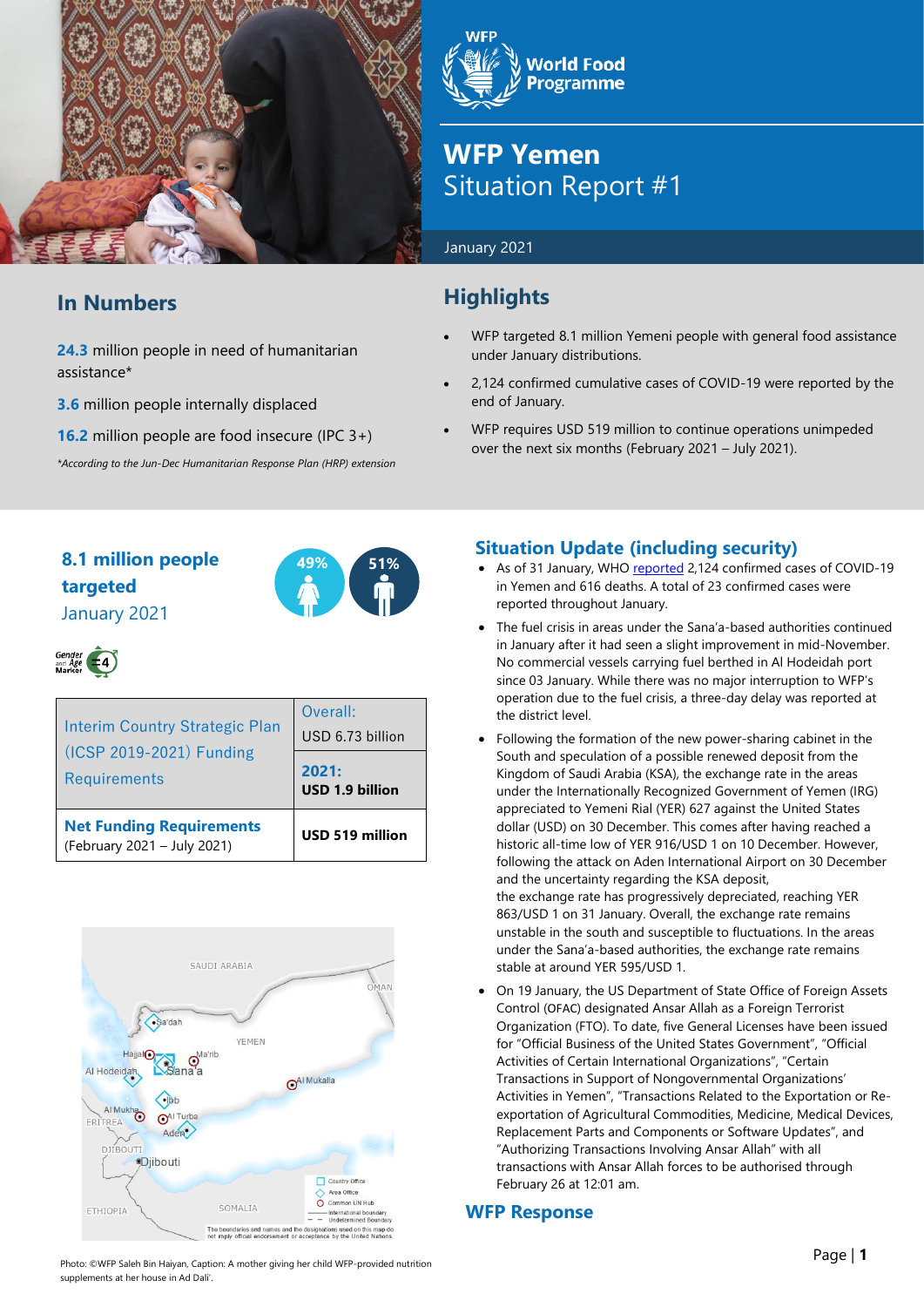- Under the December cycle, WFP targeted 8.1 million people with food assistance. Of these, 5.3 million people were targeted with inkind food assistance, over 1.6 million people with commodity vouchers and more than 1.1 million people with cash-based transfers.
- Targeting and biometric registration activities in Yemen continued throughout January. By the end of January, a total of over 1.6 million beneficiaries in IRG areas have been biometrically registered. In areas under the Sana'a-based authorities, following the start of biometric registration activities in Sana'a city on 08 November, WFP launched the provision of general food assistance through cash transfers and a total of 336 households (1,683 beneficiaries) were registered with plans to complete the three districts in Sana'a City in the first phase.

## $-222$

#### **ECP** Livelihood and Resilience Projects

• In January, WFP reached over 205,000 beneficiaries with cash transfers for their participation in food assistance for assets (FFA). New activities for over 3,500 new participants started in Amran, Al Hodeidah and Dhamar governorates. This brings the total of active sites to 384, including rural road rehabilitation, water harvesting schemes and agricultural projects. Food for training (FFT) activities continued in Hadramawt and Lahj governorates where 400 women were enrolled in trainings covering sewing, first aid and primary care provision, incense and perfumes production and henna decoration.

#### **School Feeding Programme**

• Under the January cycle, WFP reached over 1.2 million students with the school feeding programme; of which, Over 10,000 students were supported with freshly prepared meals via the healthy kitchens programme in Aden.

## **Nutrition Assistance**

- In January, WFP reached over 240,000 children aged 6 to 59 months and 243,000 pregnant and lactating women and girls (PLWG) with its Targeted Supplementary Feeding Programme (TSFP) to treat moderate acute malnutrition (MAM). For MAM prevention, WFP reached 173,030 children aged 6 to 23 months with its Blanket Supplementary Feeding Programme (BSFP).
- Following increased demand due to the COVID-19 pandemic, the global shortfall in the production and availability of wheat soya blend (WSB+) continued in January impacting WFP's nutrition programme from the August distribution cycle affecting some 780,000 PLWG. The shortfalls are expected to continue until May 2021 and may affect additional 386,000 children.

# **Supply Chain**

- Under the January distribution cycle, WFP dispatched around 76,800 mt of food under the general food assistance, school feeding and nutrition programmes.
- Shipping operations have brought 60,000 mt of cereals into the country in January. Shipping also received 1,073 containers holding 21,958 mt of mixed commodities.
- On behalf of WHO, WFP received 69 containers holding various medicines and non-food items.
- In January, Supply Chain awarded a total quantity of 5,850 mt of sugar, salt, high-energy biscuits and other commodities to various

suppliers across the country to meet the anticipated pipeline requirements.

## **Clusters and Common Services**

#### **Food Security and Agriculture Cluster (FSAC)**

FSAC launched a Country Cluster Performance Monitoring (CCPM) survey covering the period January - December 2020 on Wednesday 27 January. The survey is designed to enable partners assess how far FSAC has fulfilled its six core functions.

• FSAC has formulated a Vulnerability and Targeting Working Group whose objective is to explore and propose ways of enhancing the existing cluster vulnerability-based targeting. It is composed of WFP, key food security donors, national and international NGOs.

# **Logistics Cluster**

• In January, the Logistics Cluster started the process of curating the set-up of a new warehouse facility for humanitarian common storage. Cargo that previously stored in mobile storage units (MSUs) can now be stored in a structured warehouse facility, representing a higher quality offering to humanitarian partners' for the common storage of relief items. As a result, the Logistics Cluster has reorganized 6,757  $m<sup>3</sup>$  of cargo in common storage and transported by road 2,851  $m<sup>3</sup>$  of cargo.

#### **Emergency Telecommunications Cluster (ETC)**

- The ETC team assessed the readiness of the IT services at the Mukalla ETC site hosted by WFP and completed the configuration of the Hajjah ETC site.
- During January, more than 2,700 humanitarian staff accessed the emergency operations centre (EOC) and benefited from the internet connectivity provided through the EOCs throughout Yemen.

#### **Bilateral Service Provision (BSP)**

• In December, BSP delivered around 1.3 million litres of fuel to WHO and UNICEF to support the uninterrupted services of hospitals and local water and sanitation services. Also, BSP continued to extend its support to partners by shipping over  $3,000 \text{ m}^3$  of medical supplies by sea on behalf of UN agencies. Over 36,800 litres of diesel were delivered to NGOs and UN facilities.

## **Resourcing Update**

• Based on the Interim Country Strategic Plan, WFP urgently needs an additional USD 519 million to ensure operations can continue unimpeded over the next six months as per the following:

| <b>Activity</b>                                | <b>Funding requirement in USD</b> |
|------------------------------------------------|-----------------------------------|
| General Food Assistance                        | 383 million                       |
| Nutrition                                      | 76 million                        |
| School Feeding                                 | 11 million                        |
| Livelihoods                                    | 31 million                        |
| <b>UNHAS</b>                                   | 12 million                        |
| Logistics Cluster                              | 5 million                         |
| Emergency<br><b>Telecommunications Cluster</b> | 1 million                         |